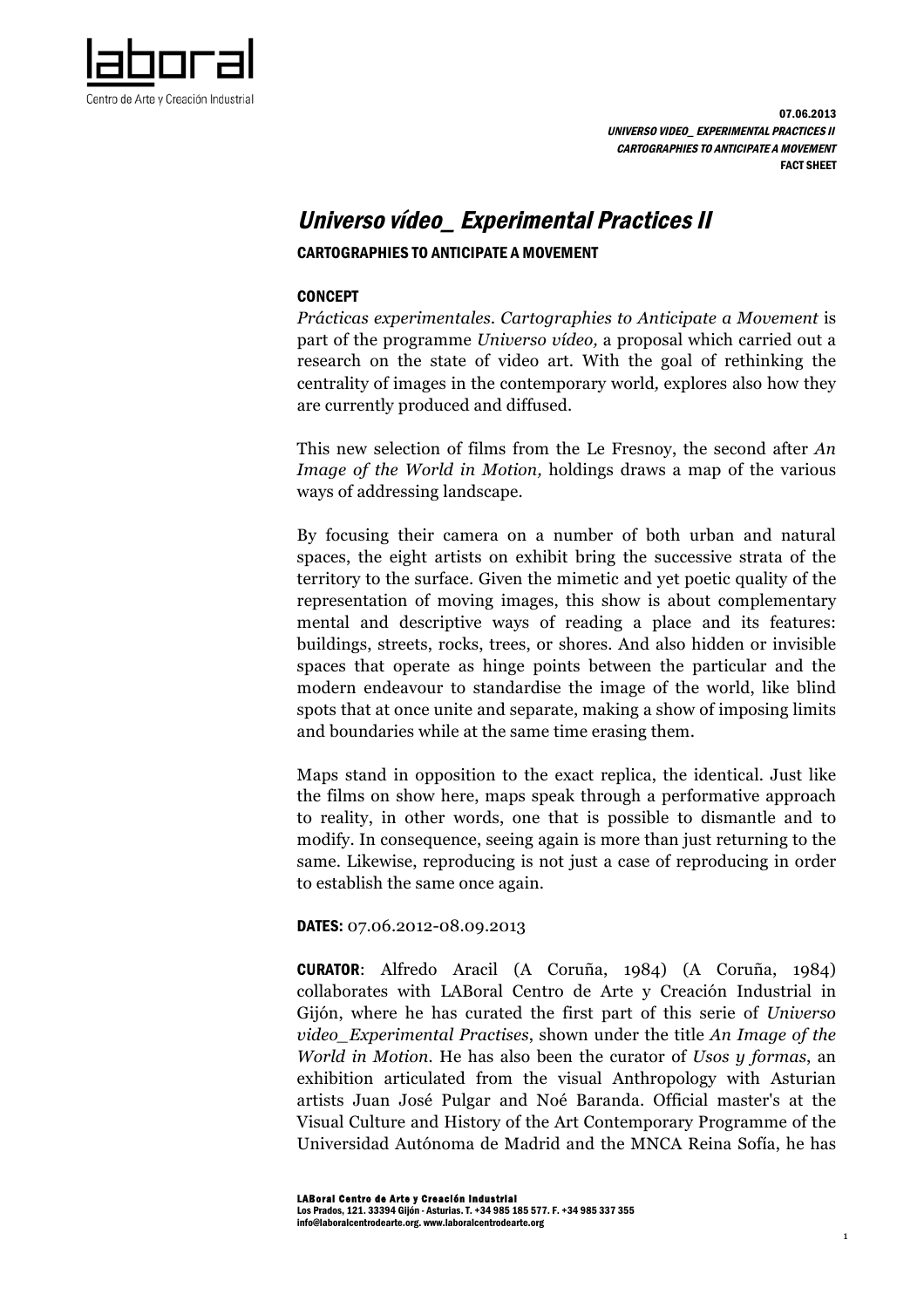

curated audio-visual programmes as *Leer las imágenes, leer el tiempo* for the Reina Sofía and *El primer viaje*, an exhibition of the artist Irene de Andrés, in Galería Espacio Líquido, Gijon.

ARTISTS: Pauline Delwaulle, Laura Huertas Millán, Jeanne Lafon, HeeWon Lee, Laurent Mareschal, Momoko Seto, Ana Vaz y João Vieira Torres

# PRODUCTION:

laboral

Centro de Arte y Creación Industrial

# IN COLLABORATION WITH:



## COLLABORATING BOARD MEMBER:

Fundación **Telefonica** 

VENUE: Mediateca Expandida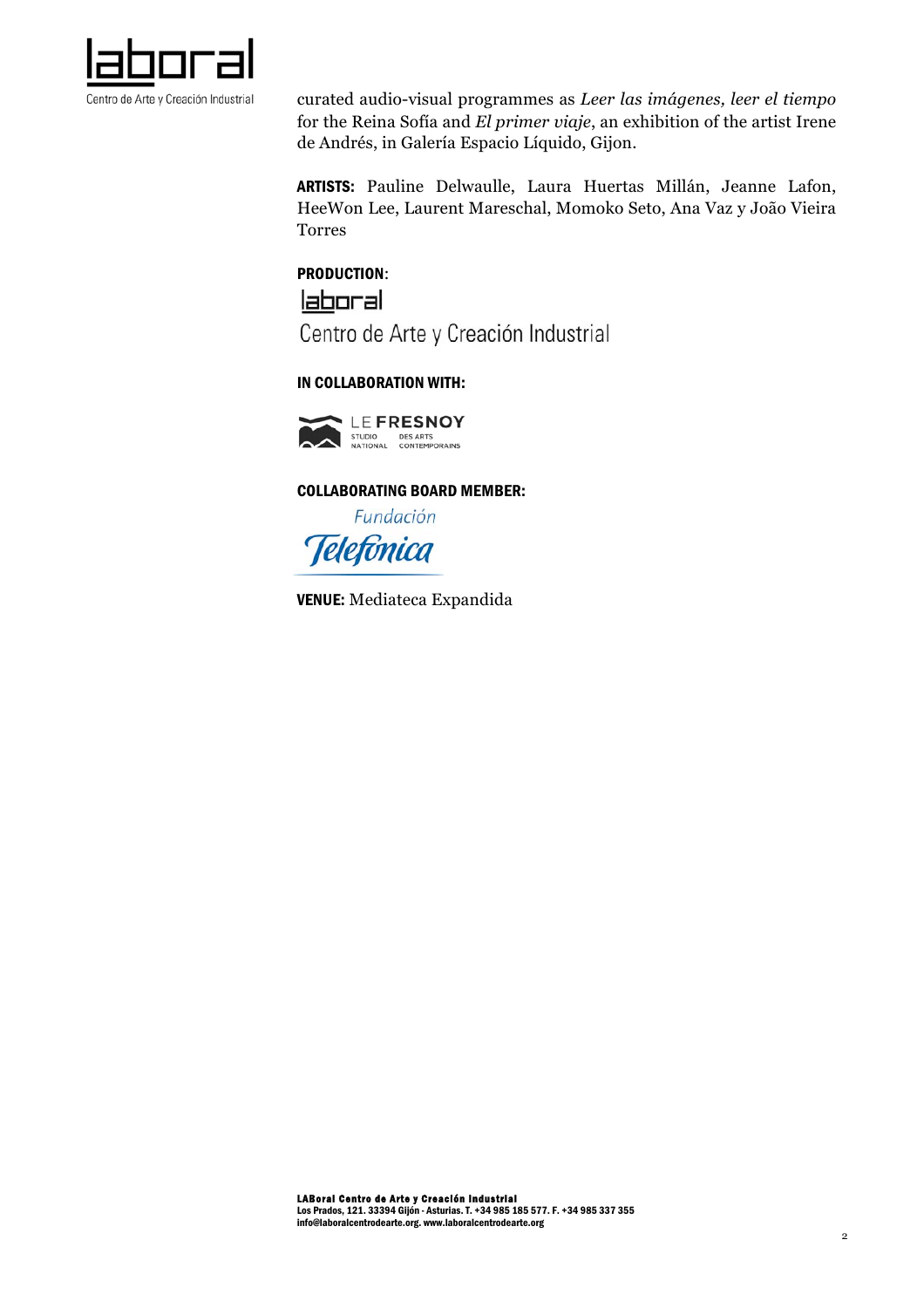

## **Pauline Delwaulle** (Saint-Pol-sur-Mer, France, 1988) *L'Île*, 2012. 24'

The sea is a uniform space where all references are foreclosed and, as such, ruled by a sense of disorientation. On the horizon, the sky intermingles with the volume of the earth.

With their differently coloured lines and shapes, maps are also sprinkled with names and numbers that measure, regulate and name the space. For this reason, power denies man's dream of sailing into the unknown. Cartography organises the landscape. What is the relationship between map and reality? Which comes first? In nature, just like the direction of the wind, the references one absorbs while out walking can change at any moment. Then it is all too evident who the odd one out is.

# **Laura Huertas Millán** (Bogota, Colombia, 1983)

## *Aequador*, 2012. 20'

Maps organise and reify alterity. They pinpoint its exact location and, in addition, give it a name that in fact is not its real one. In that sense, exoticism is nothing but an appropriation of the different, of those things that we are not, performed in a satirical tone.

Here, Laura Huertas Millán plays with the idea of deforming reality by means of a virtually built dystopia. The architectural ruins of the dream of reason, of modernism, of functionalism, in the midst of the Amazon rainforest in Colombia, as if it were a post-apocalypse Brasilia, comment on a time charged with momentum and with its own unfolding, beyond history and space. This exuberant, though endangered, nature is turned into a fetish, and threatens to devour the last remnants of the misnomer civilisation, returning us to the violent character of our existence as human community.

# **Jeanne Lafon** (Aubervilliers, France, 1987)

## *Fata Morgana*, 2012. 17'

Morgan le Fay, King Arthur's sister, had the power to adopt different forms. Today, Fata Morgana, her name in Italian, is used to describe a mirage produced by thermal inversión, which, near the sea, can deform islands, capes and boats, elongating them to take on the appearance of a fairytale castle.

Jeanne Lafon takes us to a space and a time removed from history, a world where what is real is the migration in between spaces, with the waves and the water as backdrop sound. Long shots confront us with the horizon and a sky where the shining sun seems to be playing hide and seek. There is an attempt to map nature, the territory, the cycles and the lines of force that move the time strings of the Earth. The sound of water and of the wind stirring up the undergrowth becomes the crackling of branches consumed by fire.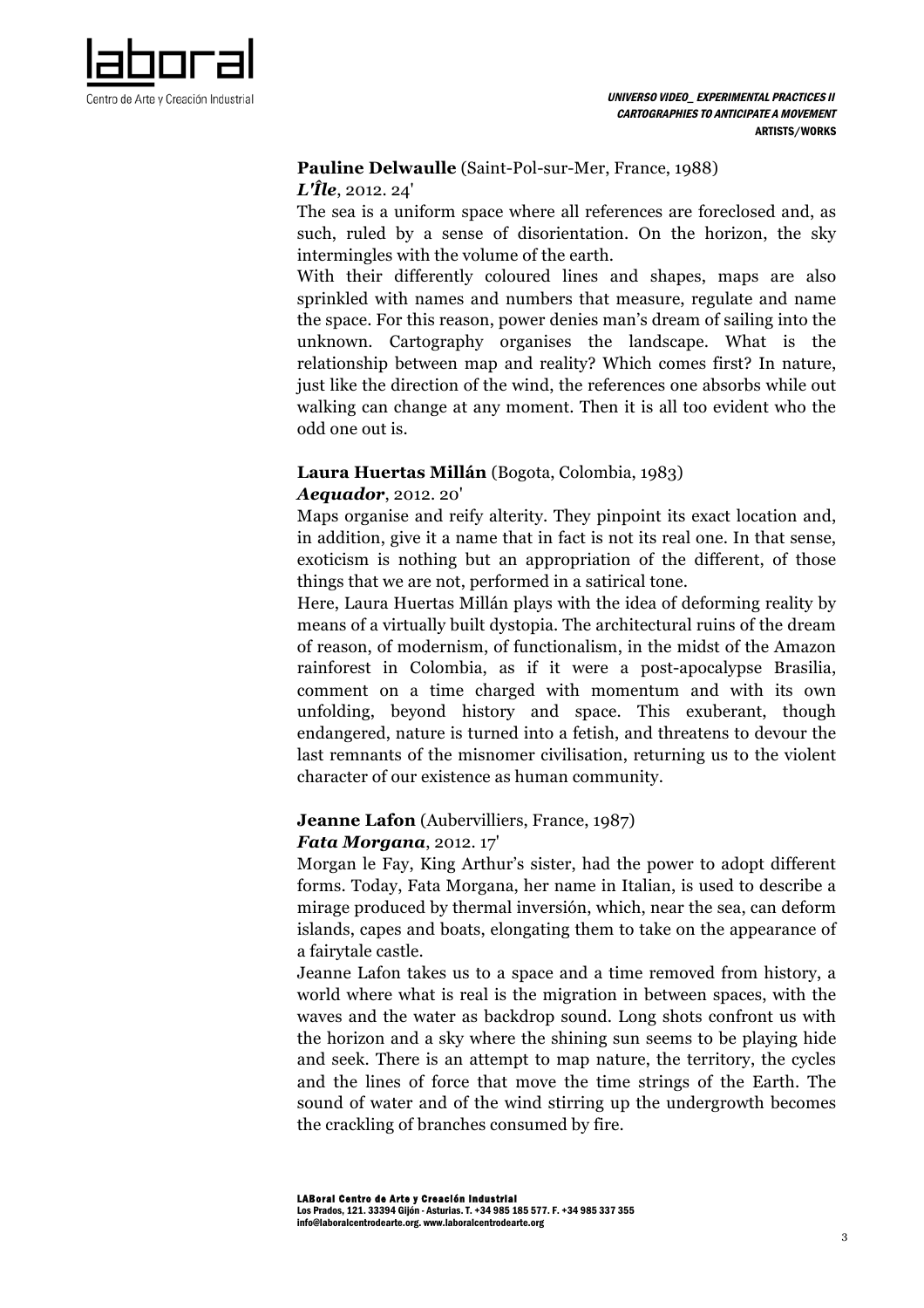

# **HeeWon Lee** (South Korea, 1978)

# *Phone Tapping*, 2009. 9'30''

Like an old urban symphony (those early 20th century films that drew the face of a new city against the backdrop of the industrial society), the film leads the spectator through an urban setting where light and vertical architecture are fused with different off-screen voices.

Based on a series of telephone conversations about ghosts, the sound seems to float free from the image, hemmed in by skyscrapers. Thus, a sort of physical yet also sentimental map is drawn, one that ultimately reveals the immaterial nature of the successive layers of information organising life in our cities.

# **Laurent Mareschal** (Dijon, France, 1975)

# *Ligne verte*, 2005. 5'

Filmed as if it were a TV documentary on painting, where the camera scans a painting from top to bottom and from right to left, stopping at every detail while an off-screen voice explains its symbolism for us, here the limits of the image are turned into the very limits of the territory, the squaring of the map.

An enclosed space: the wall dividing Palestine from Israel. A *trompe l'oeil* that, in the name of security, supposedly isolates violence from peace, the First World from need. Or a sculpture in the midst of nature, in this case, a desert, like the emblematic pieces of 1970s American Land Art, but built on fear.

# **Momoko Seto** (Tokyo, Japan, 1980)

## *Planet A*, 2008. 7'40

In the future, the world has become arid, frozen and apparently lifeless, where crystalline forms give rise to constructions reminiscent of ancient stalactites, although more organic and alive, and almost threatening. This desert of salt is invaded by a liquid stream that brings what had been barren to life. However, it is a kind of life different to anything we know.

Science fiction acts as the vehicle for this cartographic and naturalist story which, behind the description and representation of the future territory, conceals a protest against the environmental reality of our planet. A critique balancing the impossibility of reversing the disaster with the responsibility of knowing that we ourselves are partially to blame.

#### **Ana Vaz** (Brasilia, Brazil, 1986) *Entre temps*, 2012. 11'

A documentary on 20th century modernist housing, where the camera scans buildings with perfect edges that standardise any urban experience. High-rise buildings at odds with any human scale inevitably sending us back to places we have already trodden: it could be any place and, at the same time, a non-specific one. A lost little girl walks among the cars parked in this city that is none in particular and at once all cities. Its vanishing lines return us, time and again, to the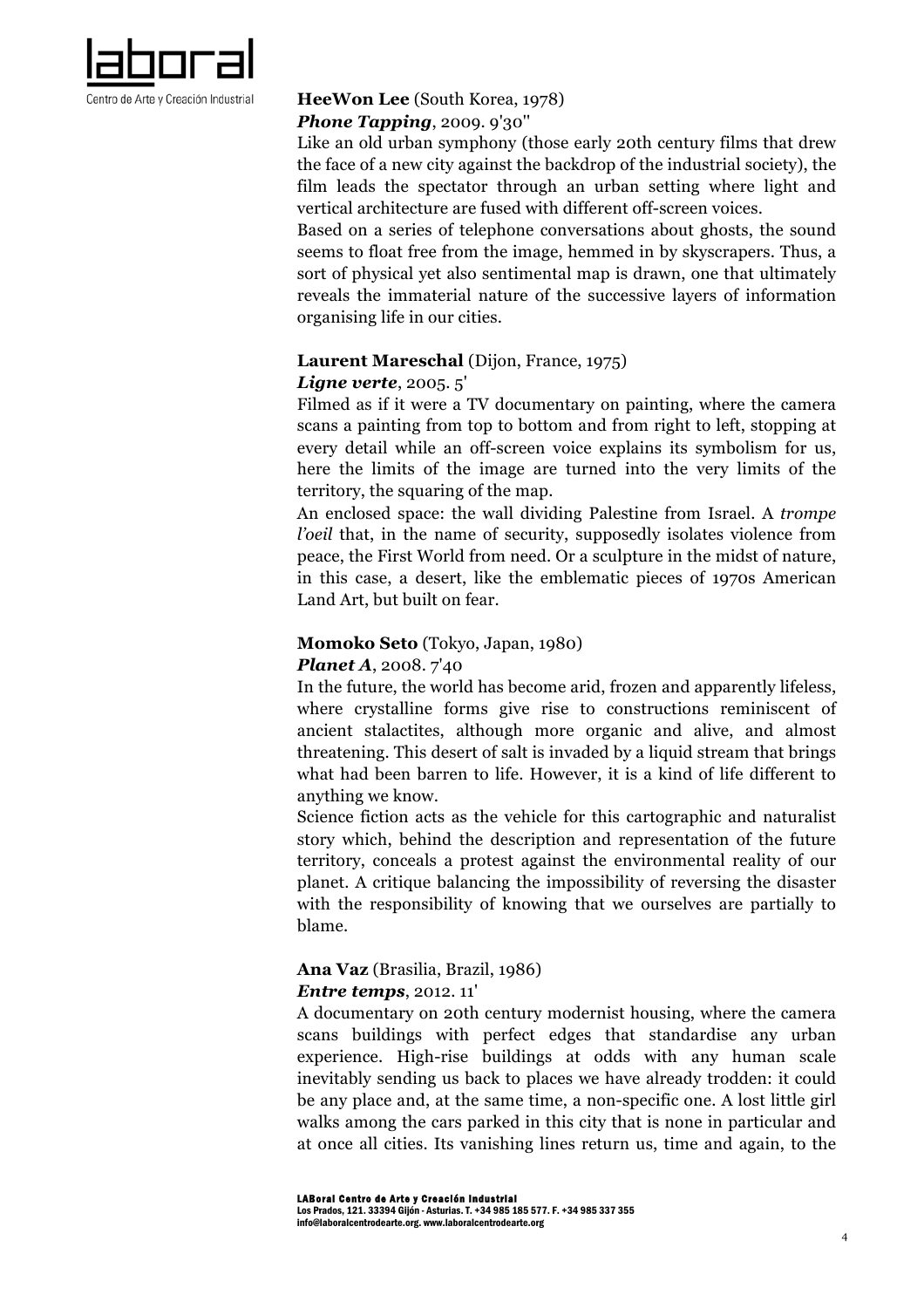

same place: walking in circles struggling to fix the territory on a map that will never be the exact replica or identical space, only an imagining.

Caught between the memory's power to fix and the poetic yet treacherous fantasy of the imagination, when faced with the recurrent images of streets, cities and buildings, spectators develop the ability to recall and to wander once again through their dreams and nightmares.

# **João Vieira Torres** (Recife, Brazil, 1981)

# *Ici, là-bas et Lisboa*, 2012. 18'

Topography of the other body. Writing at a micro scale through a darkness in which we negotiate with our sight thanks to a halo that casts light on what seems to be the inside of a print.

There are cities that vanish all of a sudden. Their houses are no longer homes, but ruins no one can ever return to. At the end of the day, the only home we know is our own language. Everything else is scars covering an abyss inside our memory.

Just like in Moholy-Nagy's x-rays, here we see the positive of reality, of the real. Darkness is inhabited by monsters, by different, abnormal, deformed beings which are not good even to talk about. They are like the other language, one we are unable to utter, one that makes us feel foreign, different.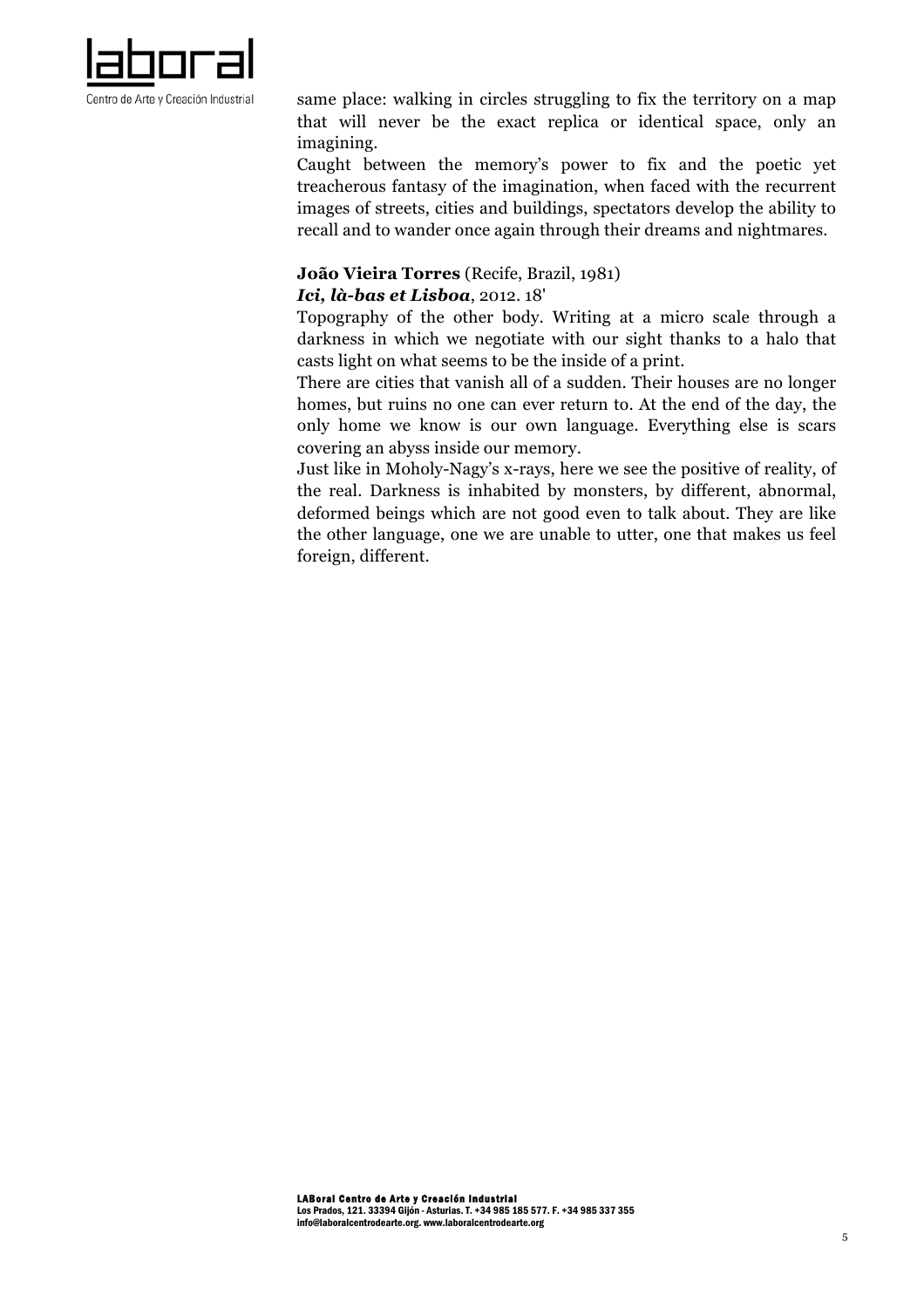

 UNIVERSO VIDEO\_ EXPERIMENTAL PRACTICES CARTOGRAPHIES TO ANTICIPATE A MOVEMENT IMAGES



**Pauline Delwaulle,** *L'Île* (2012)



**Laura Huertas Millán,** *Aequador*, 2012



**Jeanne Lafon**, *Fata Morgana*, 2012

LABoral Centro de Arte y Creación Industrial<br>Los Prados, 121. 33394 Gijón - Asturias. T. +34 985 185 577. F. +34 985 337 355<br>info@laboralcentrodearte.org. www.laboralcentrodearte.org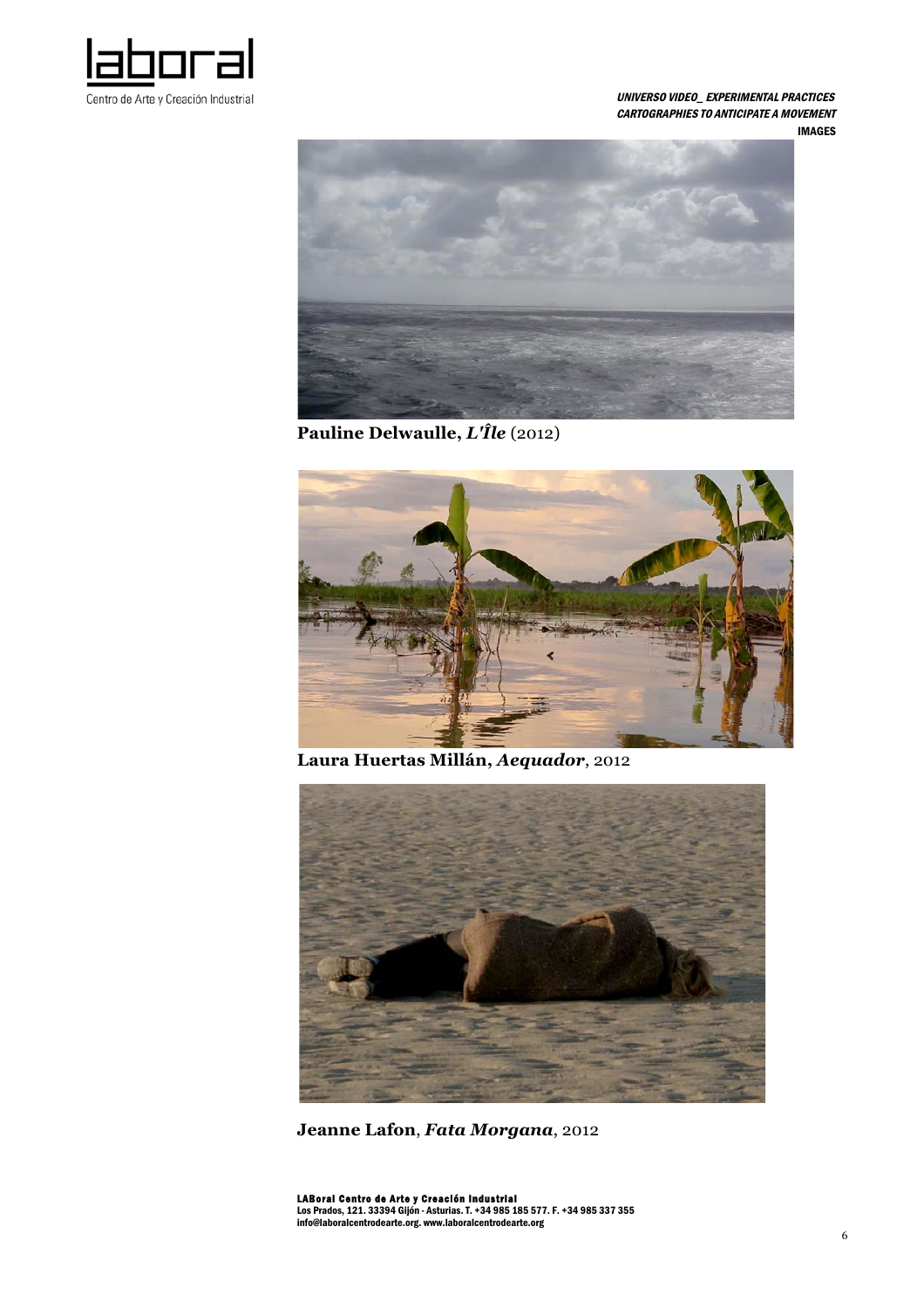



**HeeWon Lee,** *Phone Tapping*, 2009



**Laurent Mareschal**, *Ligne verte*, 2005



**Momoko Seto**, *Planet A*, 2008

LABoral Centro de Arte y Creación Industrial<br>Los Prados, 121. 33394 Gijón - Asturias. T. +34 985 185 577. F. +34 985 337 355<br>info@laboralcentrodearte.org. www.laboralcentrodearte.org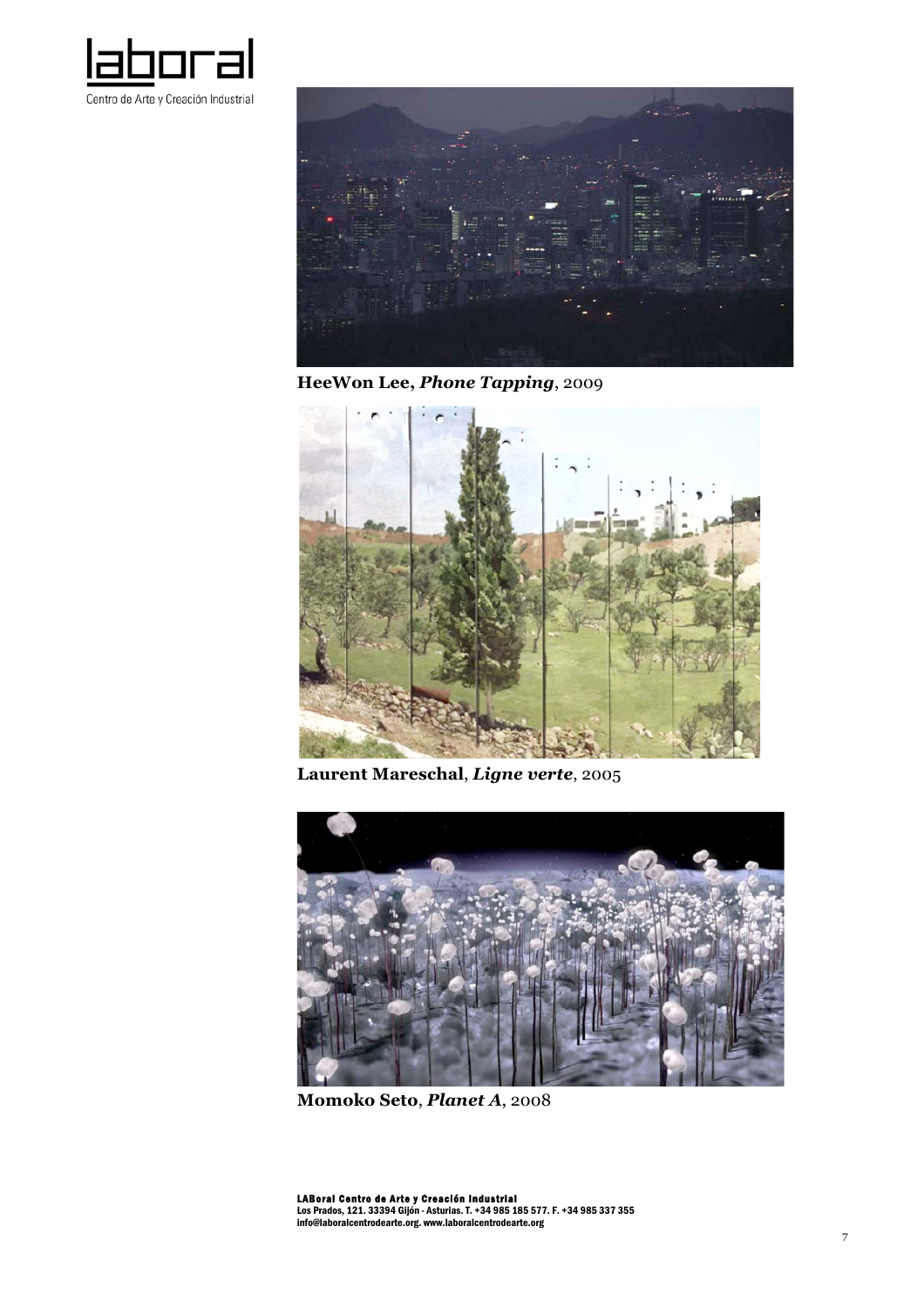



**Ana Vaz**, *Entre temps*, 2012



**João Vieira Torres**, *Ici, là-bas et Lisboa*, 2012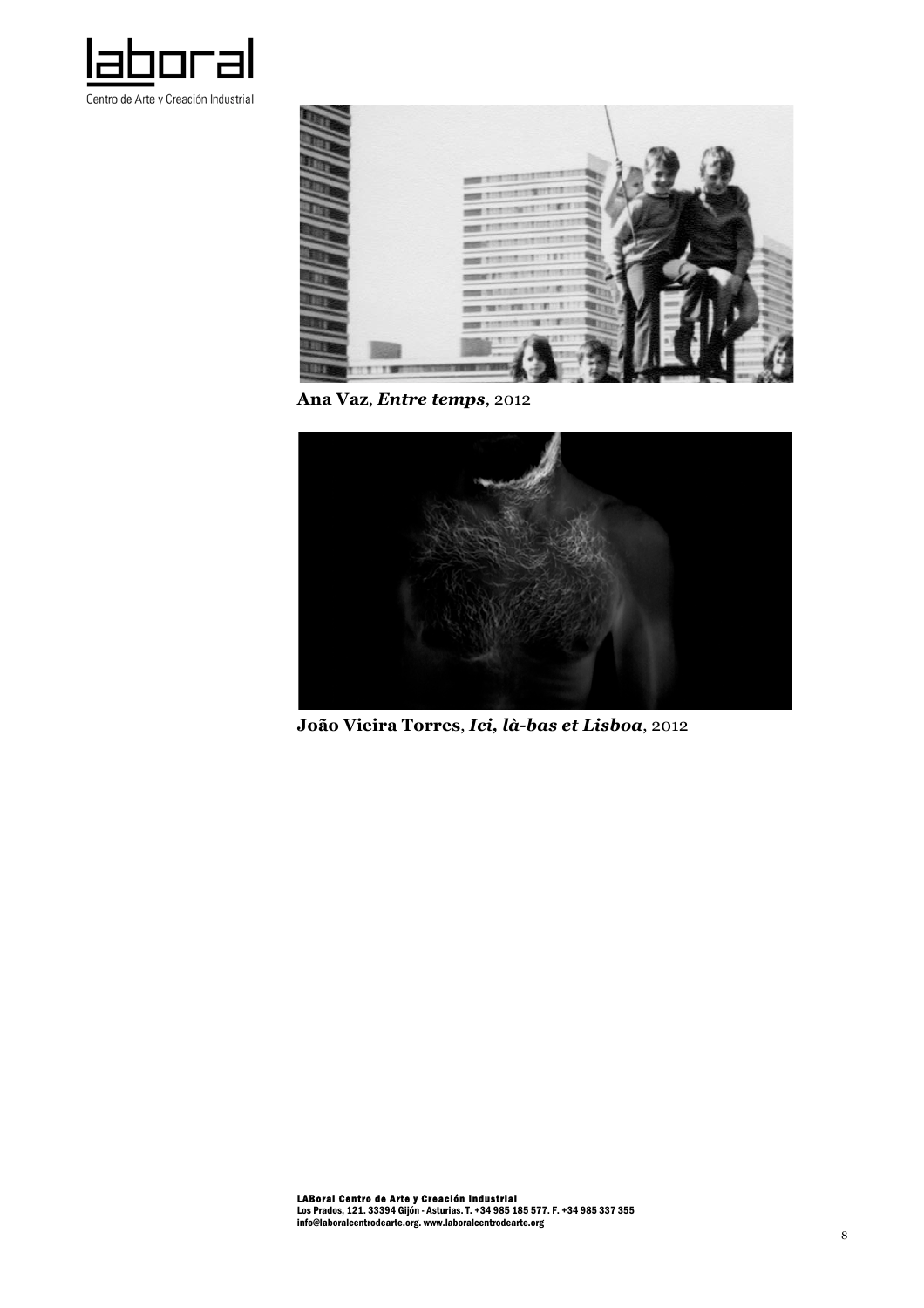

# The Laboral Foundation

The LABoral Centro de Arte y Creación Industrial Foundation is a cultural body to serve the general interest, as well as the governing body of the art centre. The aims of the Foundation as described in Article 6.1 of the statutes are "to promote and disseminate art and industrial creation through the management of LABoral Centro de Arte y Creación Industrial."

# BOARD OF PATRONS OF LA FUNDACIÓN LA LABORAL. CENTRO DE ARTE Y CREACIÓN INDUSTRIAL

President: Ana González Rodríguez, representing the Principality of Asturias

First Vice-president: Alejandro Calvo Rodríguez, representing the Principality of Asturias

Second Vice-president: Nicanor Fernández Álvarez, representing EdP\_HC Energía

## Members of the Board

The Principality of Asturias, represented by José Adolfo Rodríguez Asensio Caja de Ahorros de Asturias Fundación Telefónica

## Strategic Corporate Member

EdP\_HC Energía Ayuntamiento de Gijón Autoridad Portuaria de Gijón

# Associated Corporate Member

Alcoa Inespal S.A.

**Secretary** José Pedreira Menéndez

## **Sponsors**

Sabadell Herrero Telefónica I+D DKV Seguros

## **Collaborators**

Ministerio de Industria, Turismo y Comercio Emulsa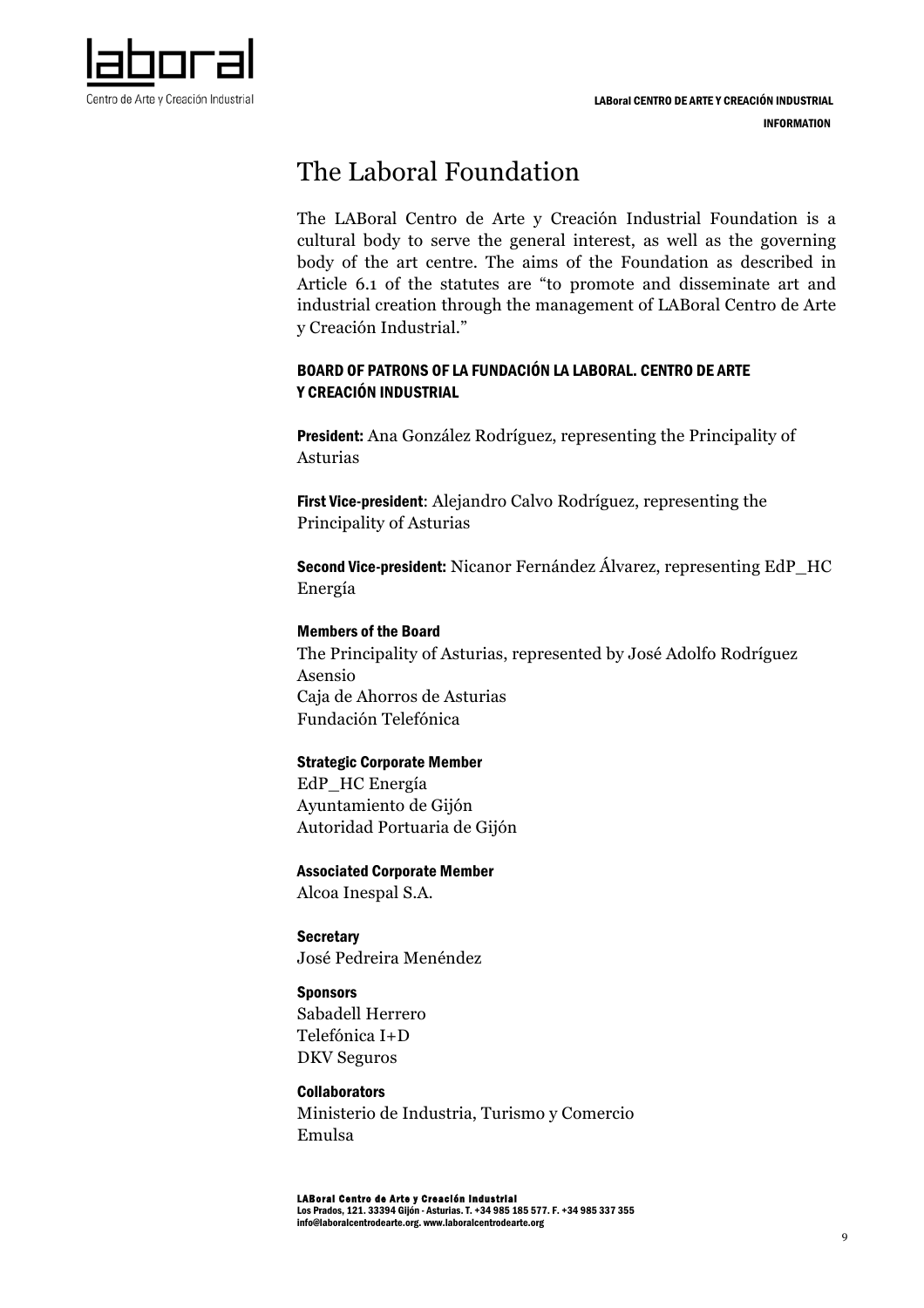

#### THE TEAM

Artistic Director: Benjamin Weil Tel: +34 985 130 464 E-mail: benjamin@laboralcentrodearte.org

Managing Director: Lucía García Rodríguez Tel: +34 985 134 397 E-mail: lucia@laboralcentrodearte.org

Head of Exhibitions and Publications: Rocío Gracia Ipiña Tel: +34 985 330 776 E-mail: rocio@laboralcentrodearte.org

Head of General Services: Ana Isabel Menéndez Tel: +34 985 134 244 E-mail: anai@laboralcentrodearte.org

Head of Communication: Pepa Telenti Alvargonzález Mobile: +34 689 436 976 / Tel: +34 985 185 582 E-mail: ptelenti@laboralcentrodearte.org

Head of Education: Lucía Arias Tel: +34 985 133 924 E-mail: larias@laboralcentrodearte.org

Exhibitions Coordinator: Patricia Villanueva Tel: +34 985 131 308 E-mail: patricia@laboralcentrodearte.org

Technical Manager: David Cabrera Dalmazzo Tel: +34 985 185 576 E-mail: dalmazzo@laboralcentrodearte.org

fabLAB Asturias Coordinator: David Pello E-mail: dpello@laboralcentrodearte.org

Audiovisual Laboratories Coordinator: Sergio Redruello Email: av@laboralcentrodearte.org

Mediation Team: Elena Álvarez E-mail: mediacion@laboralcentrodearte.org

Media Library: María Romalde E-mail: mediateca@laboralcentrodearte.org

Secretariat: Lara Fernández E-mail: rrpp@laboralcentrodearte.org

LABoral Centro de Arte y Creación Industrial Los Prados, 121. 33394 Gijón - Asturias. T. +34 985 185 577. F. +34 985 337 355 info@laboralcentrodearte.org. www.laboralcentrodearte.org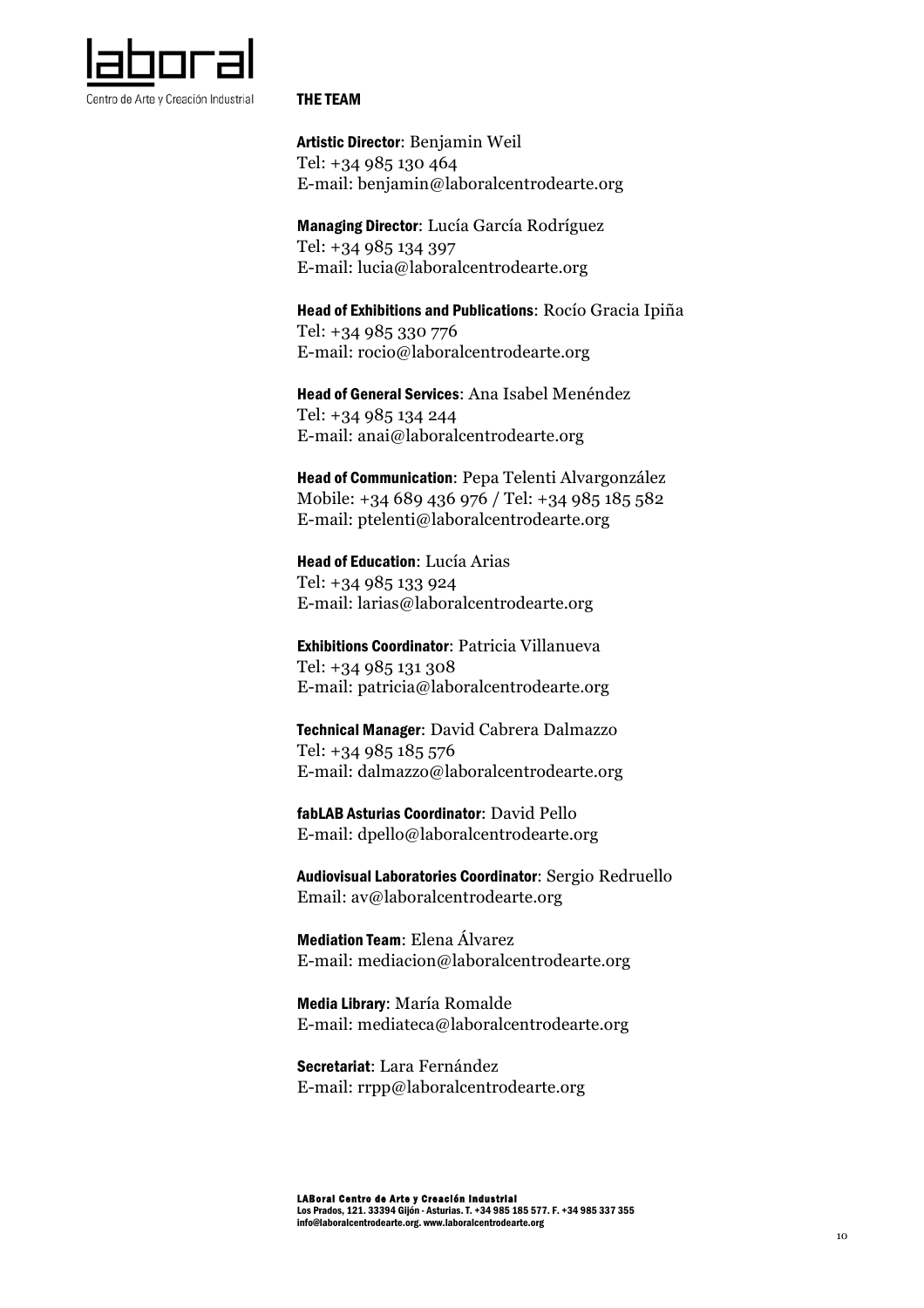

#### WHAT IS LABORAL?

LABoral Centro de Arte y Creación Industrial is a space for artistic exchange. It was born with the aim of establishing an alliance between art, design, culture, industry and economic development, and aspires to become a space for interaction and dialogue between art, new technologies and industrial creation. Between its walls, it opens the way to the production, creation and research into the most recent artistic concepts. LABoral Centro de Arte y Creación Industrial is in the old Universidad Laboral as part of the set of projects developed by the Principality of Asturias for its City of Culture. Gijón, Asturias.

#### LOCATION

LABoral Centro de Arte y Creación Industrial is located in Gijon, Asturias, at around three kilometres from the city centre. Premises originally conceived for vocational training now house the over 14,400 functional square metres that are devoted to the exhibition, research, training and production of new art and creative industries.

#### Address

LABoral Centro de Arte y Creación Industrial Los Prados, 121 33394 Gijón (Asturias)

#### Getting There

**By car**: A-8 motorway. Take bypass on arrival to Gijon. Salida (exit) km. 385 Viesques. Follow directions to Hospital Cabueñes. Take third exit at third roundabout.

The Centre has a public car park.

## **By bus from Gijón**

The bus stop for the Centre is "Parada Universidad Laboral". The bus lines available are the following:

Line 1 Cerillero- Hospital de Cabueñes

Line 2 Roces- Hospital de Cabueñes

Line 4 Cerillero- Viesques- Hospital de Cabueñes

Line 18 Nuevo Gijón- Hospital de Cabueñes

## **By plane**

Closest airport: Asturias (Castrillón). Around 40 km from the Centre. A8 motorway, direction Gijón.

## OPENING HOURS

## **Winter**

Wednesday, Thursday and Friday, 10 am to 7 pm Saturday and Sunday, 12 noon to 8 pm Closed Monday and Tuesday

## **Summer (15.06 – 15.09)**

10 am to 7 pm Closed Monday and Tuesday